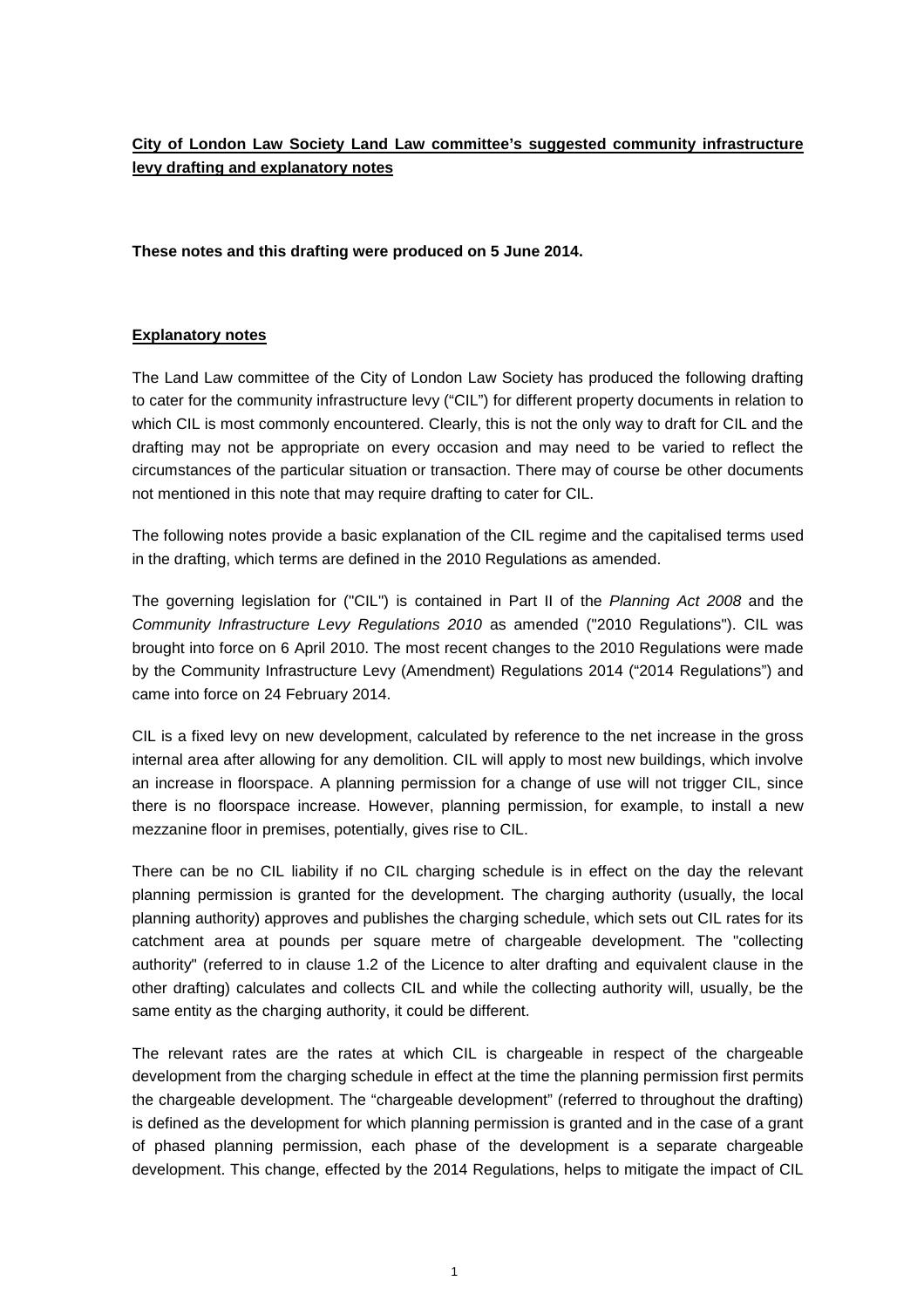on the economic viability of the development. If the development is phased, the drafting may need to be amended to cater for this.

Before chargeable development is commenced, an "assumption of liability notice" and a "commencement notice" (referred to in clause 1.2 of the Licence to alter drafting) must be submitted to the collecting authority in the prescribed form. The person who submits the assumption of liability notice assumes the CIL liability. The commencement notice states the intended commencement date of the development.

If the chargeable development commences without an assumption of liability notice having been submitted, the collecting authority must apportion the CIL liability between the holder of every "material interest" in the land (to which the relevant planning permission relates), based on the value of the respective interests. A material interest is a freehold or a lease for more than seven years.

The drafting obliges the party carrying out the chargeable development to assume the CIL liability and such party is not permitted to withdraw the assumption of liability notice, nor transfer any CIL liability, without the prior written consent of the landlord or other relevant party. It is crucial that a holder of a "material interest" in the land, who is not carrying out the chargeable development, should not be exposed to CIL liability and clauses 1.3, 1.5, 1.7 and other provisions of the Licence to alter drafting are there to protect such a party. However, if those clauses are not complied with and the CIL is not paid by the tenant, the landlord will be exposed to a claim for the CIL and may have no redress if the tenant has no money.

CIL liability arises on commencement of the development, which is the earliest date on which any "material operation" begins to be carried out. This is defined by legislation to include demolishing a building, digging foundations or laying pipes. There were concerns, prior to the coming into force of the 2014 Regulations, that CIL could fall due, even though construction of the buildings had not yet started, which could impact on the scheme's viability. The 2014 Regulations address those concerns by allowing each phase of the development to be a separate chargeable development.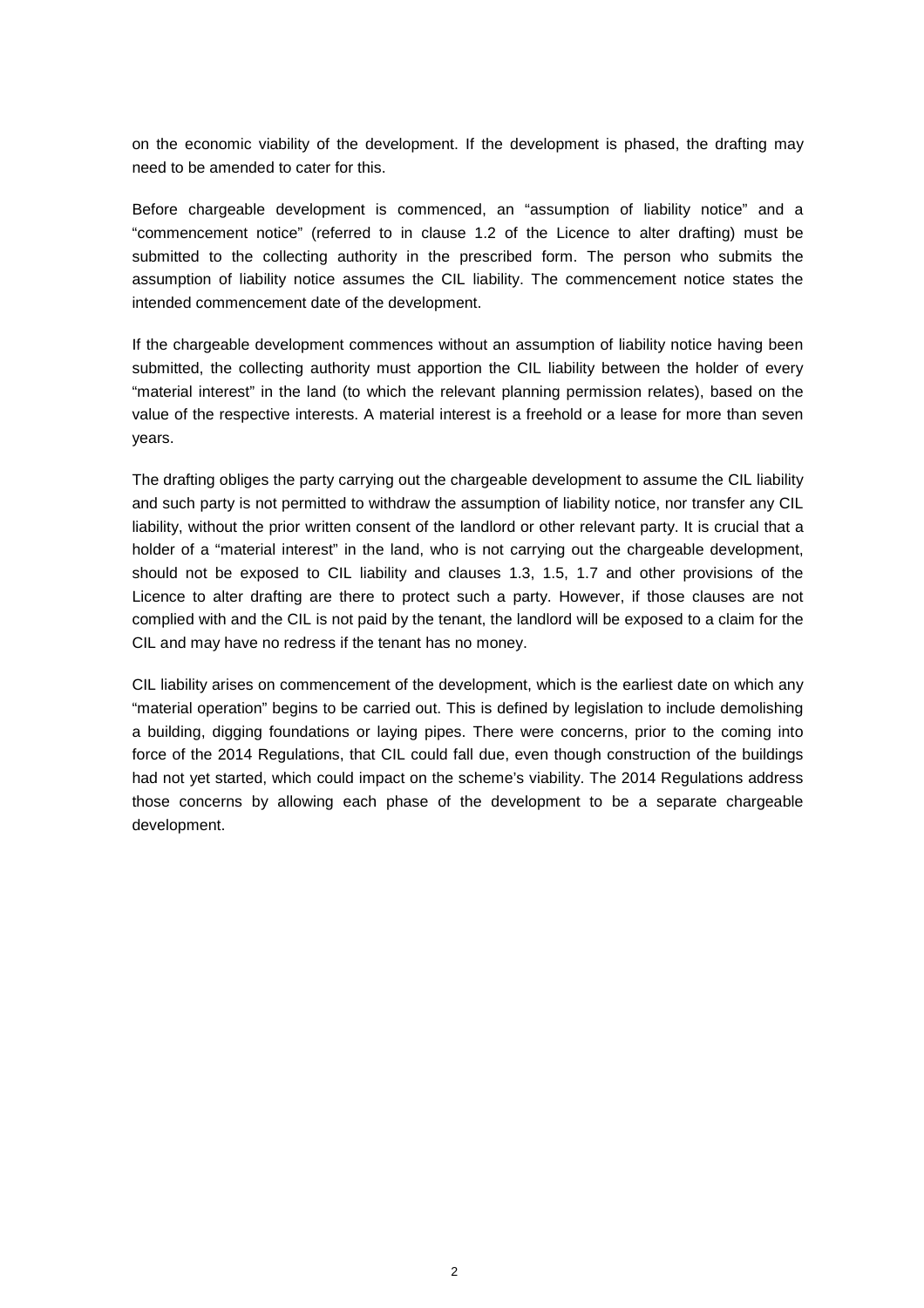## **Drafting**

### **Licence to alter**

**["CIL"** means any tax, tariff or charge introduced by the local planning authority [the Mayor of London] or any other person pursuant to the Planning Act 2008, the Localism Act 2011 and regulations made thereunder (including the Community Infrastructure Levy Regulations 2010) and/or pursuant to any subsequent legislation or provision to fund the delivery of infrastructure;**]** 

- 1. **[**This clause 1 applies to CIL which is or becomes payable in respect of the Works and assumes that the Works qualify as a Chargeable Development.
- 1.1 The Tenant shall be liable for such CIL as is payable in respect of the Works.
- 1.2 The Tenant shall submit to the Collecting Authority before Chargeable Development is commenced:
	- 1.2.1 an Assumption of Liability Notice, which may not be withdrawn without the Landlord's prior written consent; and
	- 1.2.2 a Commencement Notice;

and shall provide to the Landlord copies of those notices.

- 1.3 The Tenant may not commence Chargeable Development if it has not complied with clause 1.2.
- 1.4 The Tenant may not transfer the liability that it has assumed to pay CIL without the Landlord's prior written consent.
- 1.5 The Tenant shall pay any CIL as it falls due for payment and any interest, surcharge or penalty which it incurs for default.
- 1.6 The Tenant shall comply with all statutory requirements in relation to CIL.
- 1.7 The Tenant shall indemnify and keep indemnified the Landlord against all costs, expenses, claims, liabilities, proceedings and demands whatsoever arising out of or in relation to CIL.
- 1.8 In this clause 1, words and expressions, not otherwise defined in this Licence, but which have capitalised first letters, have the meaning given by the Community Infrastructure Levy Regulations 2010 (as amended from time to time).**]**

**Note: If there is a CIL provision in a licence to alter, there will not usually need to be CIL drafting in a lease, because of the normal controls on alterations. However, consideration should be given to inserting CIL drafting in a long lease where no licence to alter is required.**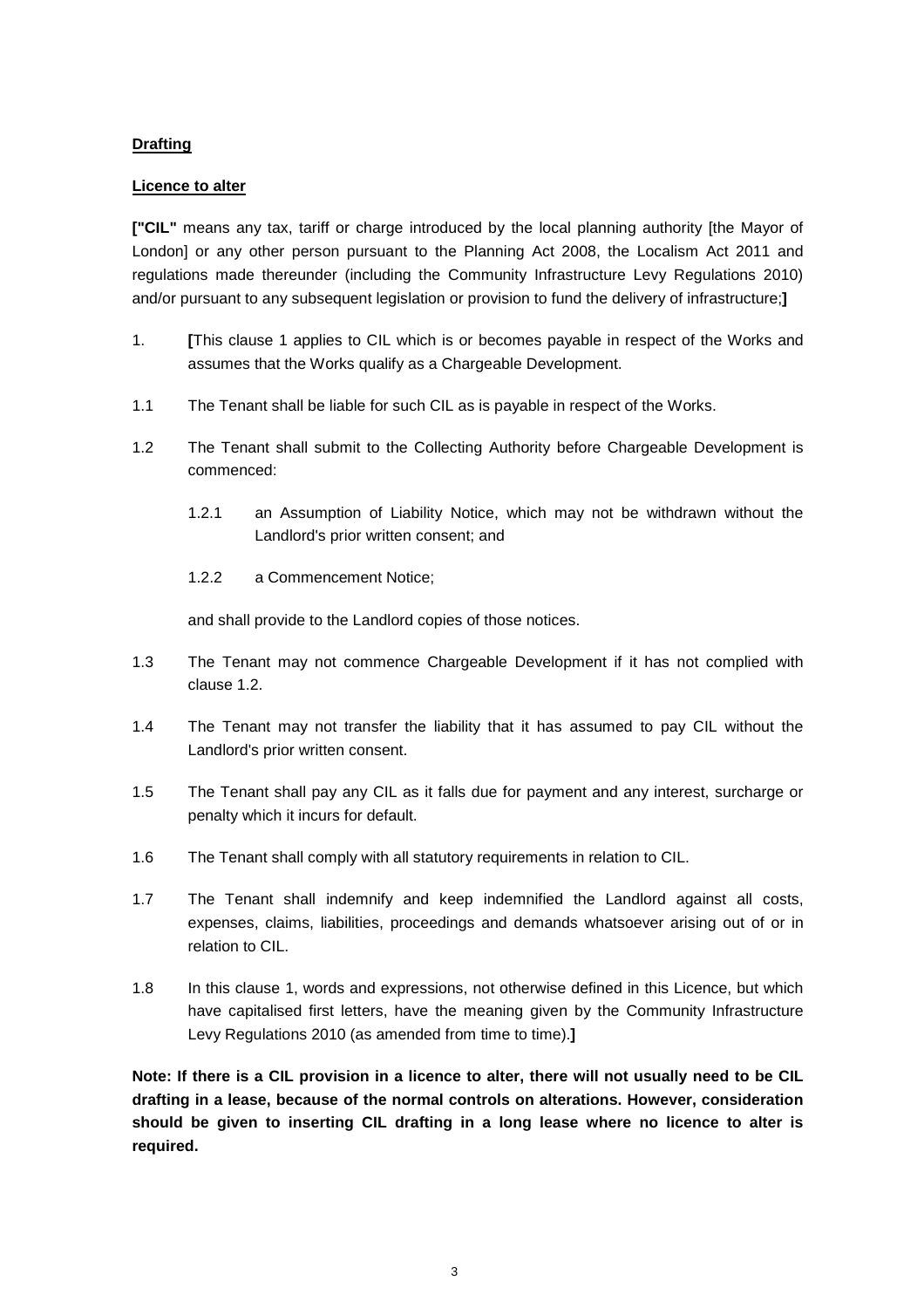#### **Contract for sale conditional on planning**

**"CIL"** means any tax, tariff or charge introduced by the local planning authority [the Mayor of London] or any other person pursuant to the Planning Act 2008, the Localism Act 2011 and regulations made thereunder (including the Community Infrastructure Levy Regulations 2010) and/or pursuant to any subsequent legislation or provision to fund the delivery of infrastructure;

- 2. This Clause 2 applies to CIL which is or becomes payable in respect of the Development and assumes that the Development qualifies as a Chargeable Development.
- 2.1 The Buyer shall be liable for such CIL as is payable in respect of the Development.
- 2.2 The Buyer shall submit to the Collecting Authority before Chargeable Development is commenced:
	- 2.2.1 an Assumption of Liability Notice, which may not be withdrawn without the Seller's prior written consent; and
	- 2.2.2 a Commencement Notice;

and shall provide to the Seller copies of those notices.

- 2.3 The Buyer may not commence Chargeable Development if it has not complied with Clause 2.2.
- 2.4 The Buyer may not transfer the liability that it has assumed to pay CIL without the Seller's prior written consent.
- 2.5 The Buyer shall pay any CIL as it falls due for payment and any interest, surcharge or penalty which it incurs for default.
- 2.6 The Buyer shall comply with all statutory requirements in relation to CIL.
- 2.7 The Buyer shall indemnify and keep indemnified the Seller against all costs, expenses, claims, liabilities, proceedings and demands whatsoever arising out of or in relation to CIL.
- 2.8 In this Clause 2, words and expressions, not otherwise defined in this Contract, but which have capitalised first letters, have the meaning given by the Community Infrastructure Levy Regulations 2010 (as amended from time to time).

**Note: Even if the sale contract does not allow access to the site to commence works between exchange and completion, it remains important to include the above drafting. The concern is if the buyer delays in registering the transfer to the buyer at the Land Registry, but commences the development immediately after completion. In that situation, the seller will still have a "material interest" (since it retains the legal interest until the buyer is registered) and could be liable if the buyer defaults. This provision could go in the transfer to the buyer, but it could equally go in the contract with the contract's non-merger provision in standard commercial condition 9.4.**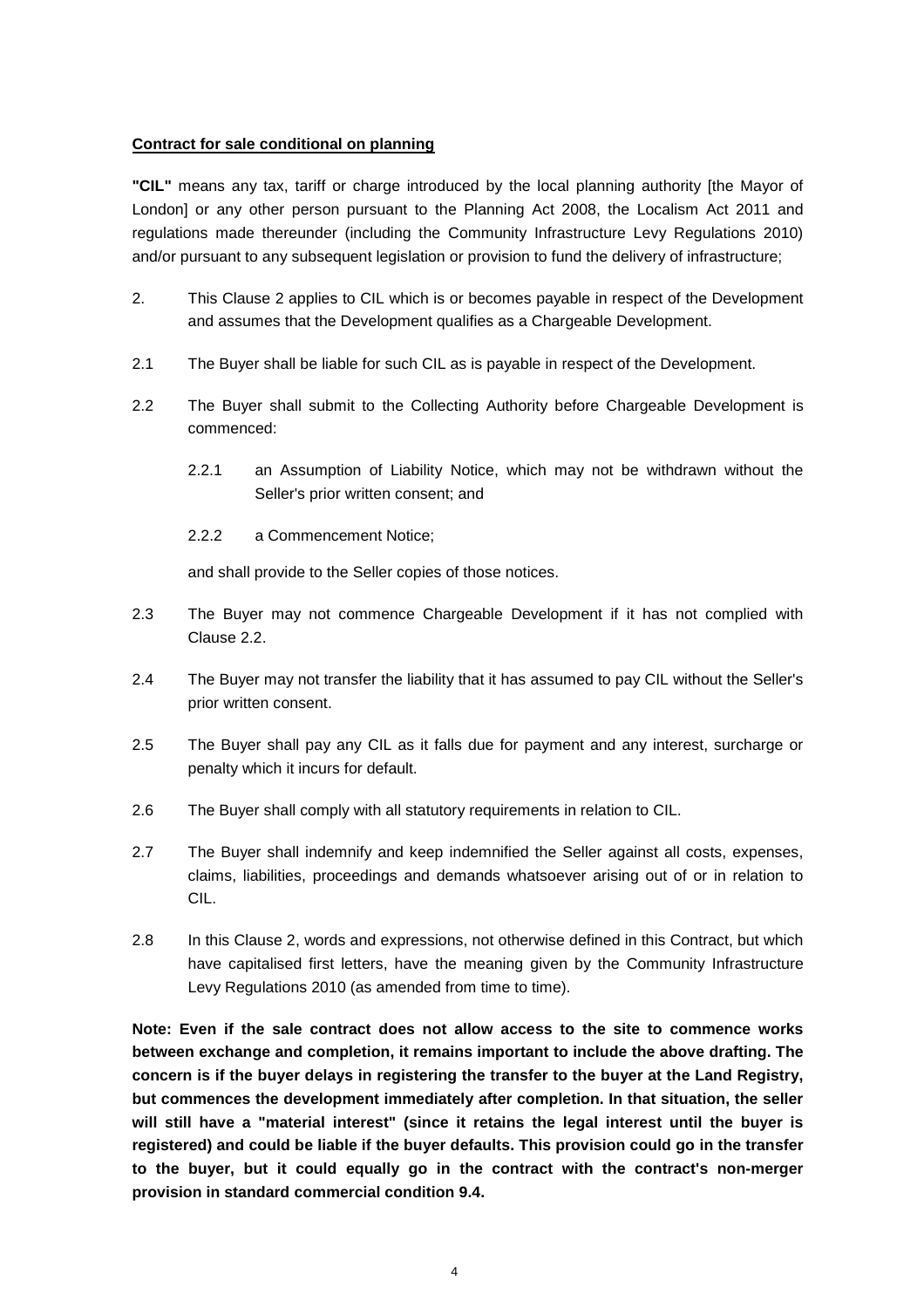#### **Forward purchase contract**

**["CIL"** means any tax, tariff or charge introduced by the local planning authority [the Mayor of London] or any other person pursuant to the Planning Act 2008, the Localism Act 2011 and regulations made thereunder (including the Community Infrastructure Levy Regulations 2010) and/or pursuant to any subsequent legislation or provision to fund the delivery of infrastructure;**]**

- 3. **[**This Clause 3 applies to CIL which is or becomes payable in respect of the Development and assumes that the Development qualifies as a Chargeable Development.
- 3.1 The Seller shall be liable for such CIL as is payable in respect of the Development.
- 3.2 The Seller shall submit to the Collecting Authority before Chargeable Development is commenced:
	- 3.2.1 an Assumption of Liability Notice, which may not be withdrawn without the Buyer's prior written consent; and
	- 3.2.2 a Commencement Notice;

and shall provide to the Buyer copies of those notices.

- 3.3 The Seller may not commence Chargeable Development if it has not complied with Clause 3.2.
- 3.4 The Seller may not transfer the liability that it has assumed to pay CIL without the Buyer's prior written consent.
- 3.5 The Seller shall pay any CIL as it falls due for payment and any interest, surcharge or penalty which it incurs for default.
- 3.6 The Seller shall comply with all statutory requirements in relation to CIL.
- 3.7 The Seller shall indemnify and keep indemnified the Buyer against all costs, expenses, claims, liabilities, proceedings and demands whatsoever arising out of or in relation to CIL.
- 3.8 In this Clause 3, words and expressions, not otherwise defined in this agreement, but which have capitalised first letters, have the meaning given by the Community Infrastructure Levy Regulations 2010 (as amended from time to time).]